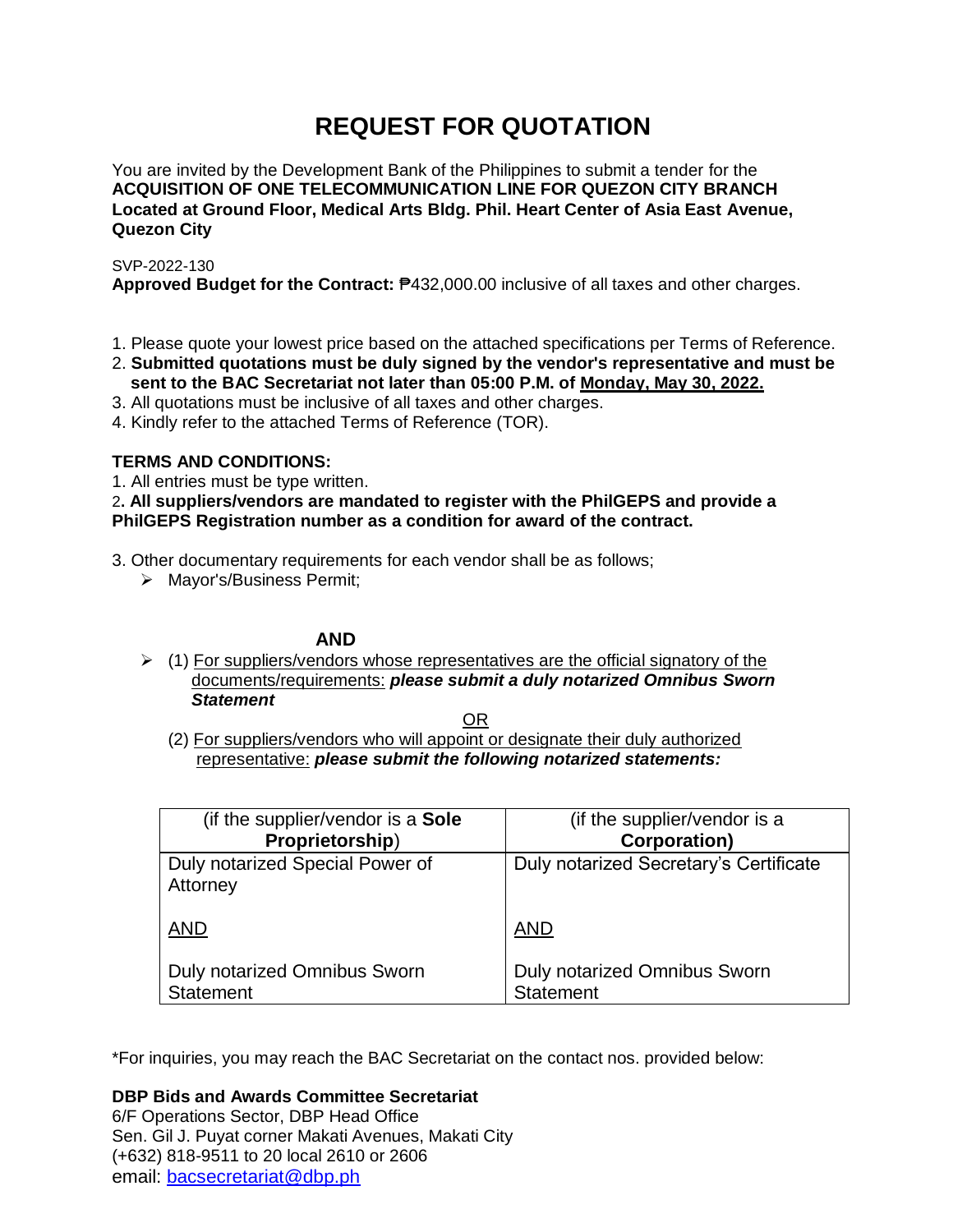**Annex A** 

### ACQUISITION OF NEW, ADDITIONAL AND/OR REPLACEMENT TELECOMMUNICATION LINE/CONNECTIVITY SERVICE FOR THE DEVELOPMENT BANK OF THE PHILIPPINES (DBP)-**QUEZON CITY BRANCH \**

#### APPROVED BUDGET FOR THE CONTRACT: Php 432,000

#### **TECHNICAL SPECIFICATIONS**

#### A. BACKGROUND

The telecommunication connectivity service (line) is for the connection of DBP online systems, services and facilities in any of the following DBP remote sites:

- A.1. Branch Office, including:
	- A.1.a. Lending Center
	- A.1.b. Cash Center
	- A.1.c. Branch-Lite Unit
- A.2. Automated Teller Machine (ATM)

#### **B. OBJECTIVE**

To acquire stable, reliable and secure telecommunication connectivity/line service to link DBP remote sites to the Head Office from an authorized and qualified telecommunication service provider (Telco).

#### **C. COVERAGE OF THE CONTRACT**

The contract will be for a one (1) year period starting from date of acceptance of service with the option for automatic renewal.

#### **D. MINIMUM SPECIFICATIONS**

- D.1. Connectivity/Line Service Availability
	- > The minimum availability of service is 99.6%.
- D.2. Connectivity/Line Specifications
- ☑ D.2.a. Branch Office
	- D.2.a.i. Wired MPLS/VPN, Radio Last Mile with minimum of 10 Mbps bandwidth
	- D.2.a.ii. Inclusive network equipment, such as router and or router/modem, must not be on End-of-Life/End-of-Support status within the contract period
	- D.2.a.iii. Router must support GRE/mGRE tunneling and IP Security (ex. dynamic VPN) and SNMP
	- D.2.a.iv. DBP shall have the full access of the router
	- D.2.a.v. Provide near real time and historical link monitoring

#### D.2.b. ATM - Wired  $\Box$

- D.2.b.i. VPN connection at least 128 Kbps via MPLS
- D.2.b.ii. Inclusive network equipment, such as router and or router/modem, must not be on End-of-Life/End-of-Support status within the contract period
- D.2.b.iii. Support GRE tunneling and SNMP
- D.2.b.iv. Provide near real time and historical link monitoring

Page 1.014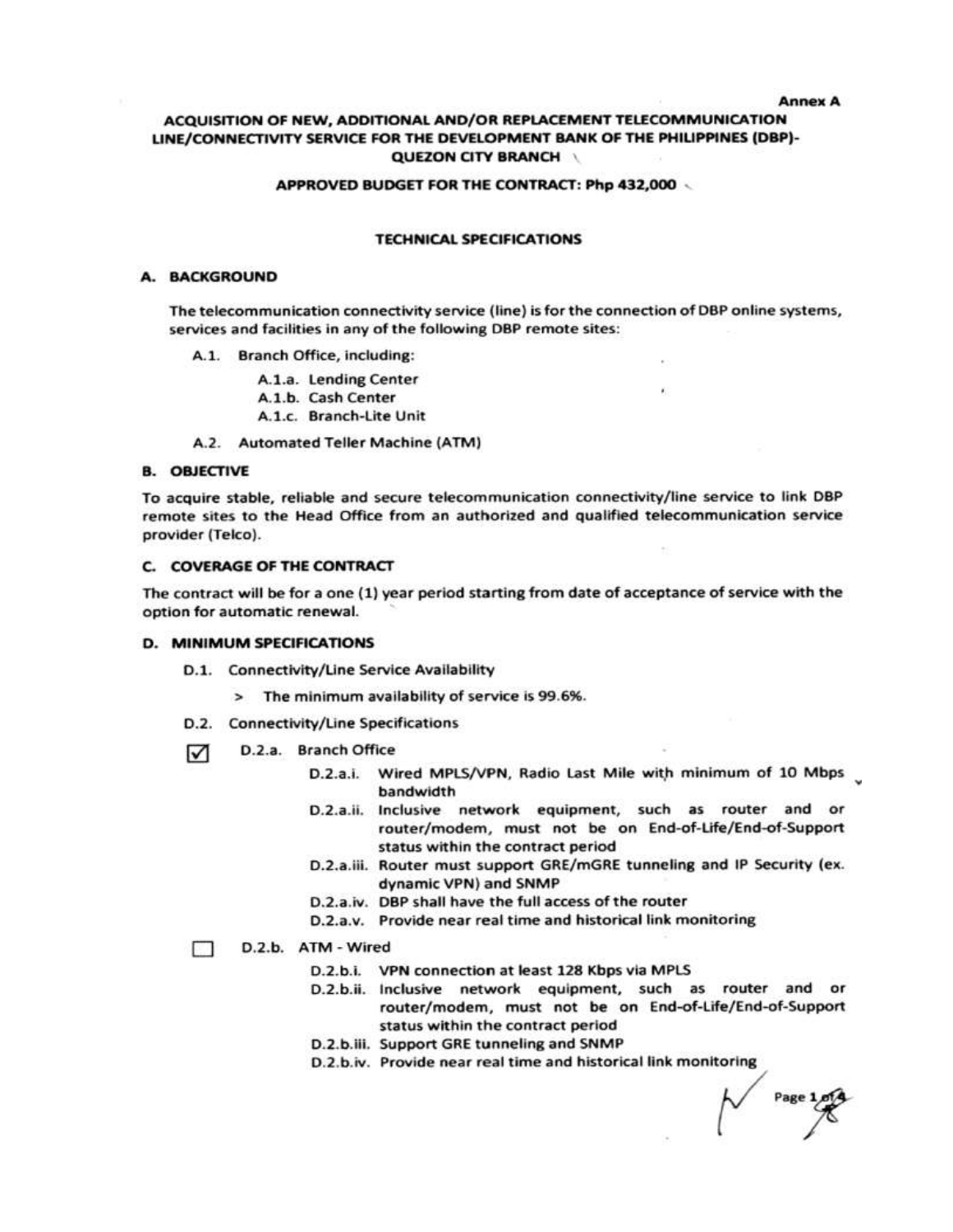ACQUISITION OF NEW, ADDITIONAL AND /OR REPLACEMENT OF TELECOMMUNICATION LINE / CONNECTIVITY SERVICE FOR THE DEVELOPMENT BANK OF THE PHILIPPINES (DBP)

- $\Box$  D.2.c.  $ATM Wireless$ 
	- D.2.c.i. Provide data transmission function by public GPRS/ GSM network or higher
	- D.2.a.vi. Inclusive network equipment, such as router and or router/modem, must not be on End-of-Life/End-of-Support status within the contract period
	- D.2.c.ii. Support GRE Tunneling and SNMP
	- D.2.c.iii. Provide GUI access for local and remote management
	- D.2.c.iv. Operate at -30~+75°C temperature
	- D.2.c.v. Has LED status indication
	- D.2.c.vi. Support RJ45 console port
	- D.2.c.vii. Include: 1 power cord, 2 antennas, 1 console cable, 1 set documentation
	- D.2.c.viii. Provide near real time and historical link monitoring.
	- D.2.c.ix. Meet the average latency requirement of not greater than 200ms measured using the Ping utility or any similar mobile applications
	- D.2.c.x. Meet signal requirement of not less than 2 bars measured using mobile or similar devices capable of said measurement
	- D.2.c.xi. DBP shall have full access to the Modem/Router
- D.3. Support Services and Incident Management
	- D.3.a. The Telco shall provide 24 x 7 onsite, telephone and email support. For every service unavailability/downtime reported, the response time shall be within thirty (30) minutes.
	- D.3.b. Upon the occurrence of service unavailability/downtime, the Telco shall:
		- D.3.b.i. Conduct problem isolation/resolution and link restoration activities
		- D.3.b.ii. Notification via electronic mail (E-mail) and telephone within one (1) hour of the occurrence
		- D.3.b.iii. Minimum of twice a day status report to DBP via E-Mail
		- D.3.b.iv. Estimated time of arrival (ETA) if onsite activities required
		- D.3.b.v. Estimated time of resolution (ETR)
		- D.3.b.vi. Root cause
		- D.3.b.vii. Comply with DBP policies on security and confidentiality during support services.

Page 2 of

- D.3.c. The Telco shall submit an incident report stating the reason/s for the outage and detailing the steps undertaken to resolve a particular problem upon DBP's request.
- D.4. Service Performance Review
	- > The Telco shall conduct a performance review session at least once every quarter of a year

### E. TELECOMMUNICATION CONNECTIVITY/LINE REQUIREMENT CLASSIFICATION

The primary objective of the following provisions is to have multiple Telcos per site, providing service redundancy, high availability and avoiding single point of failure.

 $\Box$  E.1. New Telecommunication Line Requirement

E.1.a. Covered Sites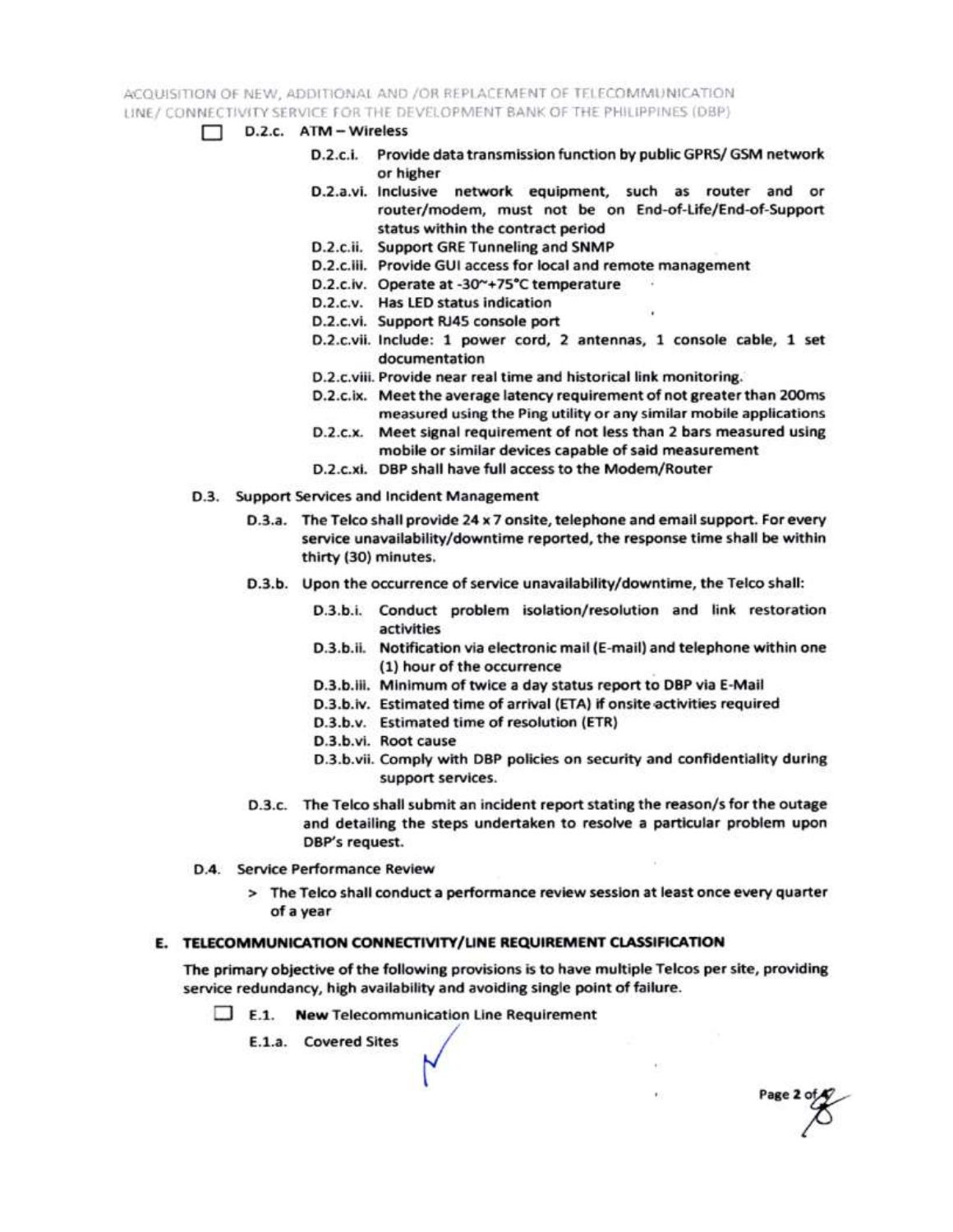ACQUISITION OF NEW, ADDITIONAL AND /OR REPLACEMENT OF TELECOMMUNICATION LINE/ CONNECTIVITY SERVICE FOR THE DEVELOPMENT BANK OF THE PHILIPPINES (DBP)

> New remotes sites

#### E.1.b. Telco Selection Criteria

- > Telecommunication Line for Branch Office
	- E.1.b.i. Two (2) different Telcos (Telco A and Telco B) shall be selected
	- E.1.b.ii. Telco A is the lowest (winning) provider
	- E.1.b.iii. Telco B is the second lowest provider
- > Telecommunication Line for Additional ATM Facility of a Branch Office
	- E.1.b.iv. The Telco must be different from the one which has the majority or most of the telecommunication connectivity services provided for the ATM/s of that Branch Office
- E.2. Additional Telecommunication Line Requirement Ð
	- E.2.a. Covered Sites
		- > For existing sites with existing telecommunication line/s
	- E.2.b. Telco Exception
		- > The Telco/s of the existing line/s servicing the site shall not be invited and will not be allowed to participate
- $\sqrt{ }$ E.3. Replacement Telecommunication Line Requirement
	- E.3.a. Covered Sites
		- > For existing sites with existing telecommunication line/s
	- E.3.b. Telco Exception
		- E.3.b.i. For Telco Redundancy Replacement
			- > The Telco of the existing line/s servicing the site including the one to be replaced shall not be invited and will not be allowed to participate
		- E.3.b.ii. Replacement for the Purpose of Telecommunication Line Capacity (Bandwidth) Upgrade
			- > The Telco of the other existing line/s servicing the site (i.e., other than the one to be replaced) shall not be invited and will not be allowed to participate
		- E.3.b.iii. For Wireless to Wired Facility Replacement
			- > The Telco of the other existing line/s servicing the site (i.e., other than the one to be replaced) shall not be invited and will not be allowed to participate

#### **F. DISCONTINUANCE OF SERVICE**

DBP can opt to discontinue the service within the contract period without pre-termination fee/s, if the Telco provider fails to meet the required minimum availability of service, specified in item D.1, for three (3) consecutive months (3-strike rule)

**G. PAYMENT** 

The payment shall be in a monthly basis every after the service acceptance.

Page 3 6t